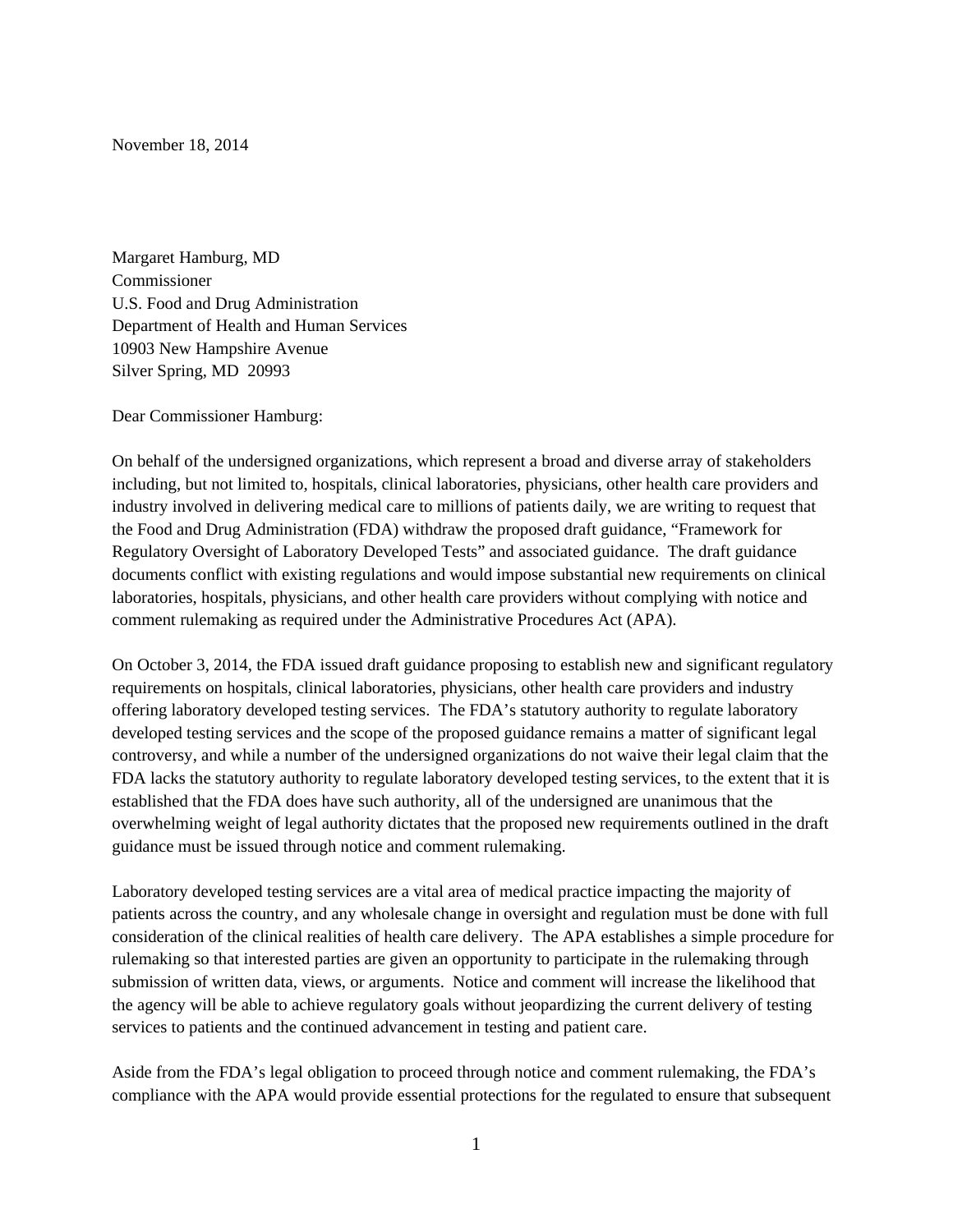changes are promulgated with notice and in a deliberate, informed manner consistent with law. Protections afforded by the notice and comment rulemaking process include the requirement that the Agency respond to all stakeholder comments and undertake an economic impact analysis of the new regulatory oversight to assess the estimated burden on the regulated. The foregoing are critical exercises to address widely-held concerns with the lack of specificity and clarity in the proposed guidance that undermine the ability of impacted stakeholders to provide constructive and informed feedback on the proposed changes. Finally, guidance documents do not carry the legal certainty and weight of regulations that provide the regulated reasonable assurances and ability to comply with the FDA's requirements.

We look forward to working with the FDA, other federal agencies, and other stakeholders to ensure that any change in the current policy regulating laboratory developed testing services does not jeopardize the delivery of health care in the country or the practice of medicine, and that patients continue to have access to medically necessary clinical care.

Sincerely,

## **Organizations & Other Stakeholders**

American Clinical Laboratory Association American Hospital Association American Medical Association Medical Group Management Association American Academy of Facial Plastic and Reconstructive Surgery American Association for Clinical Chemistry American Association for the Study of Liver Diseases American Association of Bioanalysts American Association of Clinical Endocrinologists American College of Cardiology American College of Medical Genetics and Genomics American College of Osteopathic Surgeons American College of Rheumatology American Gastroenterological Association American Osteopathic Association American Society of Hematology ARUP Laboratories Association for Molecular Pathology Avalon Healthcare Solutions BioReference Laboratories California Clinical Laboratory Association Coalition for 21st Century Medicine Crescendo Bioscience, Inc. Genelex Corporation Genoptix, Inc HHT Foundation Infectious Diseases Society of America